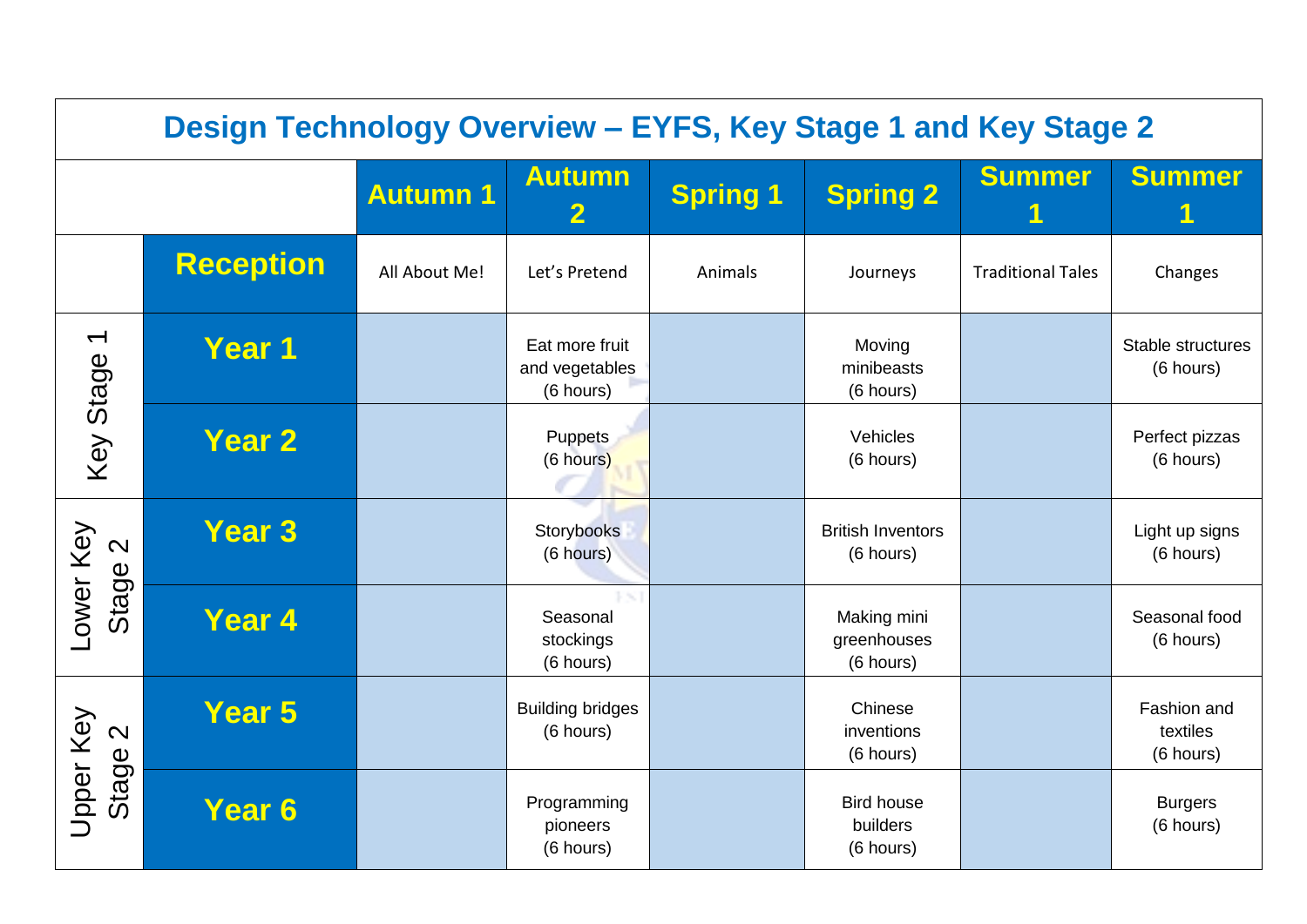| <b>Early Years Foundation Stage - Related to Design Technology</b>                  |                                                                      |  |  |
|-------------------------------------------------------------------------------------|----------------------------------------------------------------------|--|--|
| <b>Physical Development</b>                                                         | <b>Expressive Arts and Design</b>                                    |  |  |
| <b>ELG Fine Motor Skills</b>                                                        | <b>ELG: Creating with Materials</b>                                  |  |  |
| Hold a pencil effectively in preparation for fluent writing – using the tripod grip | Children at the expected level of development will:                  |  |  |
| in almost all cases.                                                                | Safely use and explore a variety of materials, tools and techniques, |  |  |
| Use a range of small tools, including scissors, paint brushes and cutlery.          | experimenting with colour, design, texture, form and function        |  |  |
| Begin to show accuracy and care when drawing.                                       | Share their creations, explaining the processes they have used       |  |  |
|                                                                                     |                                                                      |  |  |
|                                                                                     |                                                                      |  |  |
|                                                                                     |                                                                      |  |  |

# **National Curriculum – Design and Technology**

# **Purpose of study**

Design and technology is an inspiring, rigorous and practical subject. Using creativity and imagination, pupils design and make products that solve real and relevant problems within a variety of contexts, considering their own and others' needs, wants and values. They acquire a broad range of subject knowledge and draw on disciplines such as mathematics, science, engineering, computing and art. Pupils learn how to take risks, becoming resourceful, innovative, enterprising and capable citizens. Through the evaluation of past and present design and technology, they develop a critical understanding of its impact on daily life and the wider world. High-quality design and technology education makes an essential contribution to the creativity, culture, wealth and well-being of the nation

# **Aims**

The national curriculum for design and technology aims to ensure that all pupils:

• develop the creative, technical and practical expertise needed to perform everyday tasks confidently and to participate successfully in an increasingly technological world

• build and apply a repertoire of knowledge, understanding and skills in order to design and make high-quality prototypes and products for a wide range of users

- critique, evaluate and test their ideas and products and the work of others
- understand and apply the principles of nutrition and learn how to cook.

# **Cooking and nutrition**

As part of their work with food, pupils should be taught how to cook and apply the principles of nutrition and healthy eating. Instilling a love of cooking in pupils will also open a door to one of the great expressions of human creativity. Learning how to cook is a crucial life skill that enables pupils to feed themselves and others affordably and well, now and in later life.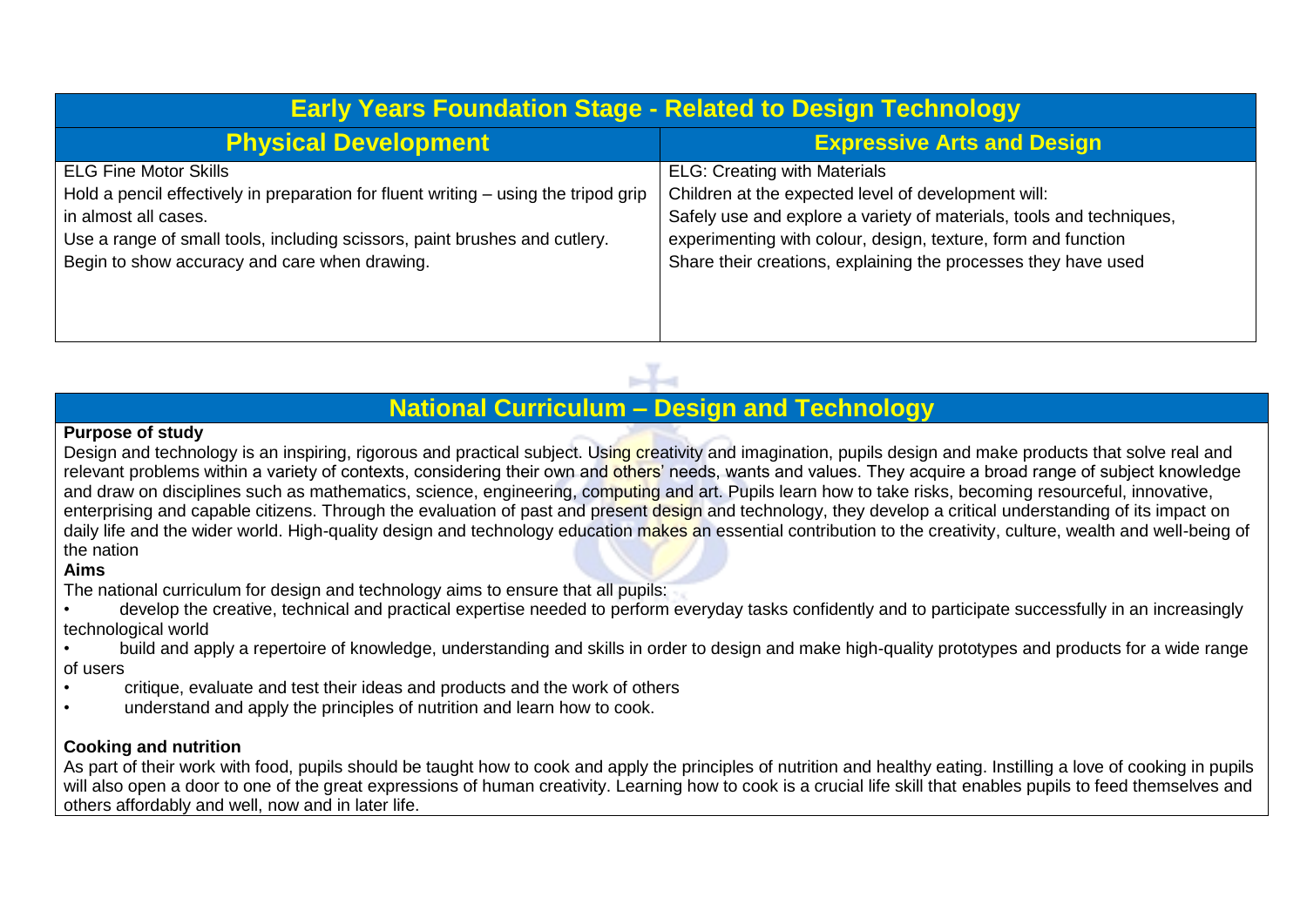#### **National Curriculum - Key stage 1**

Through a variety of creative and practical activities, pupils should be taught the knowledge, understanding and skills needed to engage in an iterative process of designing and making. They should work in a range of relevant contexts [for example, the home and school, gardens and playgrounds, the local community, industry and the wider environment]. When designing and making, pupils should be taught to:

#### **Design**

- design purposeful, functional, appealing products for themselves and other users based on design criteria
- generate, develop, model and communicate their ideas through talking, drawing, templates, mock-ups and, where appropriate, information and communication technology

#### Make

- select from and use a range of tools and equipment to perform practical tasks [for example, cutting, shaping, joining and finishing]
- select from and use a wide range of materials and components, including construction materials, textiles and ingredients, according to their characteristics

#### **Evaluate**

- explore and evaluate a range of existing products
- evaluate their ideas and products against design criteria

#### Technical knowledge

- build structures, exploring how they can be made stronger, stiffer and more stable
- explore and use mechanisms [for example, levers, sliders, wheels and axles], in their products

# Cooking and nutrition

Pupils should be taught to:

- use the basic principles of a healthy and varied diet to prepare dishes
- understand where food comes from

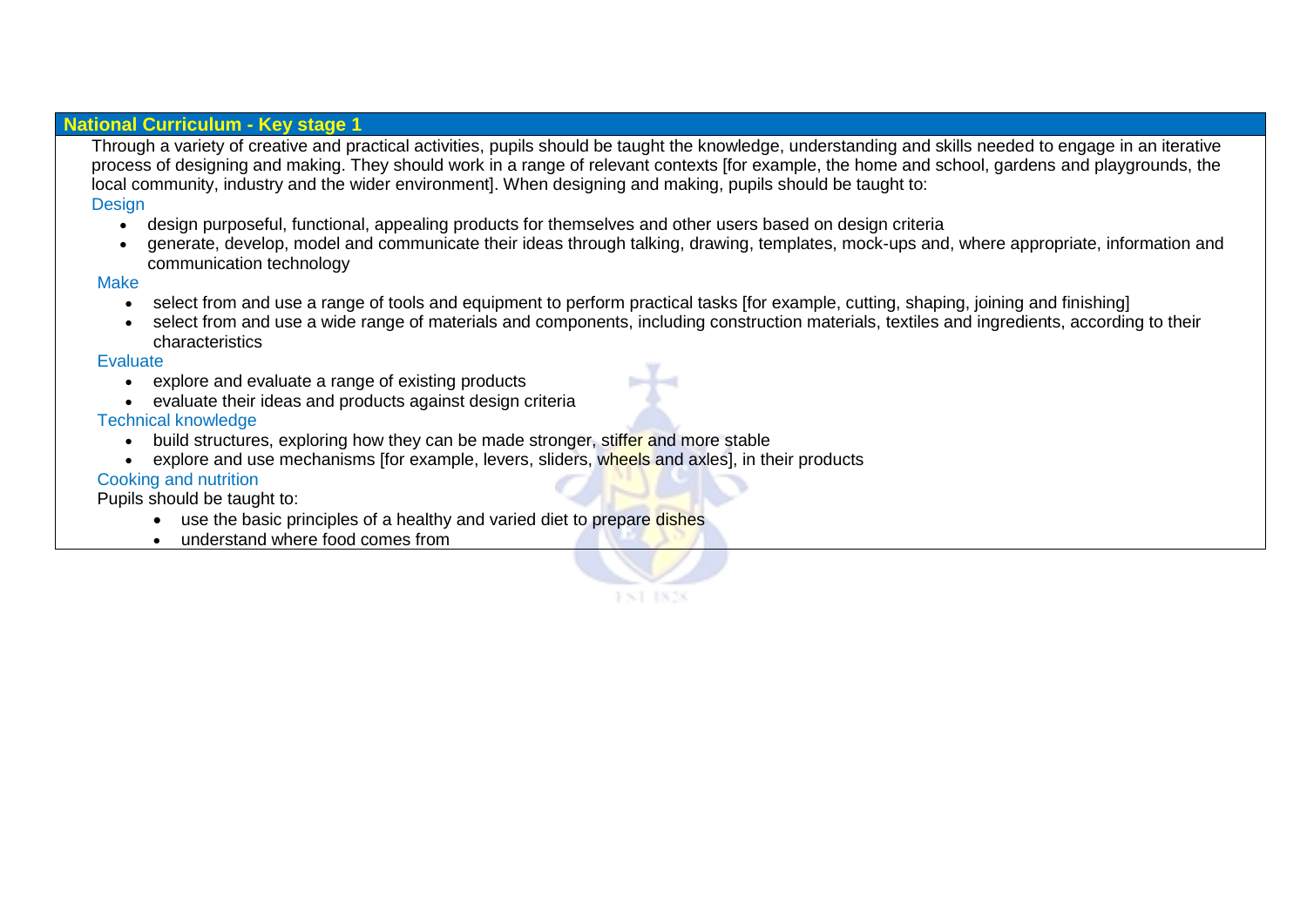|                        | <b>Autumn</b>                                                                                                                                                                                                                                                                                                                                                                                                                                                                                                                                                                                                                                                                                                                                                                                                                    | <b>Spring</b>                                                                                                                                                                                                                                                                                                                                                                                                                                                                                                                                                                                                                                                                                                                                                                                                                                                                        | <b>Summer</b>                                                                                                                                                                                                                                                                                                                                                                                                                                                                                                                                                                                                                                                                                                                                                                                                                                                                                   |
|------------------------|----------------------------------------------------------------------------------------------------------------------------------------------------------------------------------------------------------------------------------------------------------------------------------------------------------------------------------------------------------------------------------------------------------------------------------------------------------------------------------------------------------------------------------------------------------------------------------------------------------------------------------------------------------------------------------------------------------------------------------------------------------------------------------------------------------------------------------|--------------------------------------------------------------------------------------------------------------------------------------------------------------------------------------------------------------------------------------------------------------------------------------------------------------------------------------------------------------------------------------------------------------------------------------------------------------------------------------------------------------------------------------------------------------------------------------------------------------------------------------------------------------------------------------------------------------------------------------------------------------------------------------------------------------------------------------------------------------------------------------|-------------------------------------------------------------------------------------------------------------------------------------------------------------------------------------------------------------------------------------------------------------------------------------------------------------------------------------------------------------------------------------------------------------------------------------------------------------------------------------------------------------------------------------------------------------------------------------------------------------------------------------------------------------------------------------------------------------------------------------------------------------------------------------------------------------------------------------------------------------------------------------------------|
| Year<br>1              | Eat more fruit and veg:<br>-design purposeful, functional, appealing products<br>for themselves and other users based on design<br>criteria.<br>-generate, develop, model and communicate their<br>ideas through talking, drawing, templates, mock-ups<br>and, where appropriate, information and<br>communication technology.<br>-select from and use a range of tools and equipment<br>to perform practical tasks [for example, cutting,<br>shaping, joining and finishing]<br>-select from and use a wide range of materials and<br>components, including construction materials,<br>textiles and ingredients, according to their<br>characteristics<br>explore and evaluate a range of existing products<br>-use the basic principles of a healthy and varied diet<br>to prepare dishes<br>-understand where food comes from | <b>Moving minibeasts:</b><br>-design purposeful, functional, appealing products<br>for themselves and other users based on design<br>criteria.<br>generate, develop, model and communicate their<br>ideas through talking, drawing, templates, mock-ups<br>and, where appropriate, information and<br>communication technology.<br>-select from and use a range of tools and equipment<br>to perform practical tasks [for example, cutting,<br>shaping, joining and finishing]<br>-select from and use a wide range of materials and<br>components, including construction materials,<br>textiles and ingredients, according to their<br>characteristics<br>-explore and evaluate a range of existing products<br>evaluate their ideas and products against design<br>criteria<br>-explore and use mechanisms [for example, levers,<br>sliders, wheels and axles], in their Products | <b>Stable structures</b><br>-design purposeful, functional, appealing products<br>for themselves and other users based on design<br>criteria.<br>-generate, develop, model and communicate their<br>ideas through talking, drawing, templates, mock-ups<br>and, where appropriate, information and<br>communication technology.<br>-select from and use a range of tools and equipment<br>to perform practical tasks [for example, cutting,<br>shaping, joining and finishing]<br>-select from and use a wide range of materials and<br>components, including construction materials,<br>textiles and ingredients, according to their<br>characteristics<br>-explore and evaluate a range of existing products<br>-build structures, exploring how they can be made<br>stronger, stiffer and more stable                                                                                        |
| Year<br>$\overline{2}$ | <b>Puppets:</b><br>-design purposeful, functional, appealing products<br>for themselves and other users based on design<br>criteria.<br>-generate, develop, model and communicate their<br>ideas through talking, drawing, templates, mock-ups<br>and, where appropriate, information and<br>communication technology.<br>-select from and use a range of tools and equipment<br>to perform practical tasks [for example, cutting,<br>shaping, joining and finishing]<br>-select from and use a wide range of materials and<br>components, including construction materials,<br>textiles and ingredients, according to their<br>characteristics<br>explore and evaluate a range of existing products<br>evaluate their ideas and products against design<br>criteria                                                             | <b>Vehicles:</b><br>-design purposeful, functional, appealing products<br>for themselves and other users based on design<br>criteria.<br>-generate, develop, model and communicate their<br>ideas through talking, drawing, templates, mock-ups<br>and, where appropriate, information and<br>communication technology.<br>-select from and use a range of tools and equipment<br>to perform practical tasks [for example, cutting,<br>shaping, joining and finishing]<br>-select from and use a wide range of materials and<br>components, including construction materials,<br>textiles and ingredients, according to their<br>characteristics<br>-explore and evaluate a range of existing products<br>evaluate their ideas and products against design<br>criteria<br>-explore and use mechanisms [for example, levers,<br>sliders, wheels and axles], in their Products         | <b>Perfect pizzas:</b><br>design purposeful, functional, appealing products<br>for themselves and other users based on design<br>criteria.<br>-generate, develop, model and communicate their<br>ideas through talking, drawing, templates, mock-ups<br>and, where appropriate, information and<br>communication technology.<br>-select from and use a range of tools and equipment<br>to perform practical tasks [for example, cutting,<br>shaping, joining and finishing]<br>-select from and use a wide range of materials and<br>components, including construction materials,<br>textiles and ingredients, according to their<br>characteristics<br>-explore and evaluate a range of existing products<br>evaluate their ideas and products against design<br>criteria<br>-use the basic principles of a healthy and varied diet<br>to prepare dishes<br>-understand where food comes from |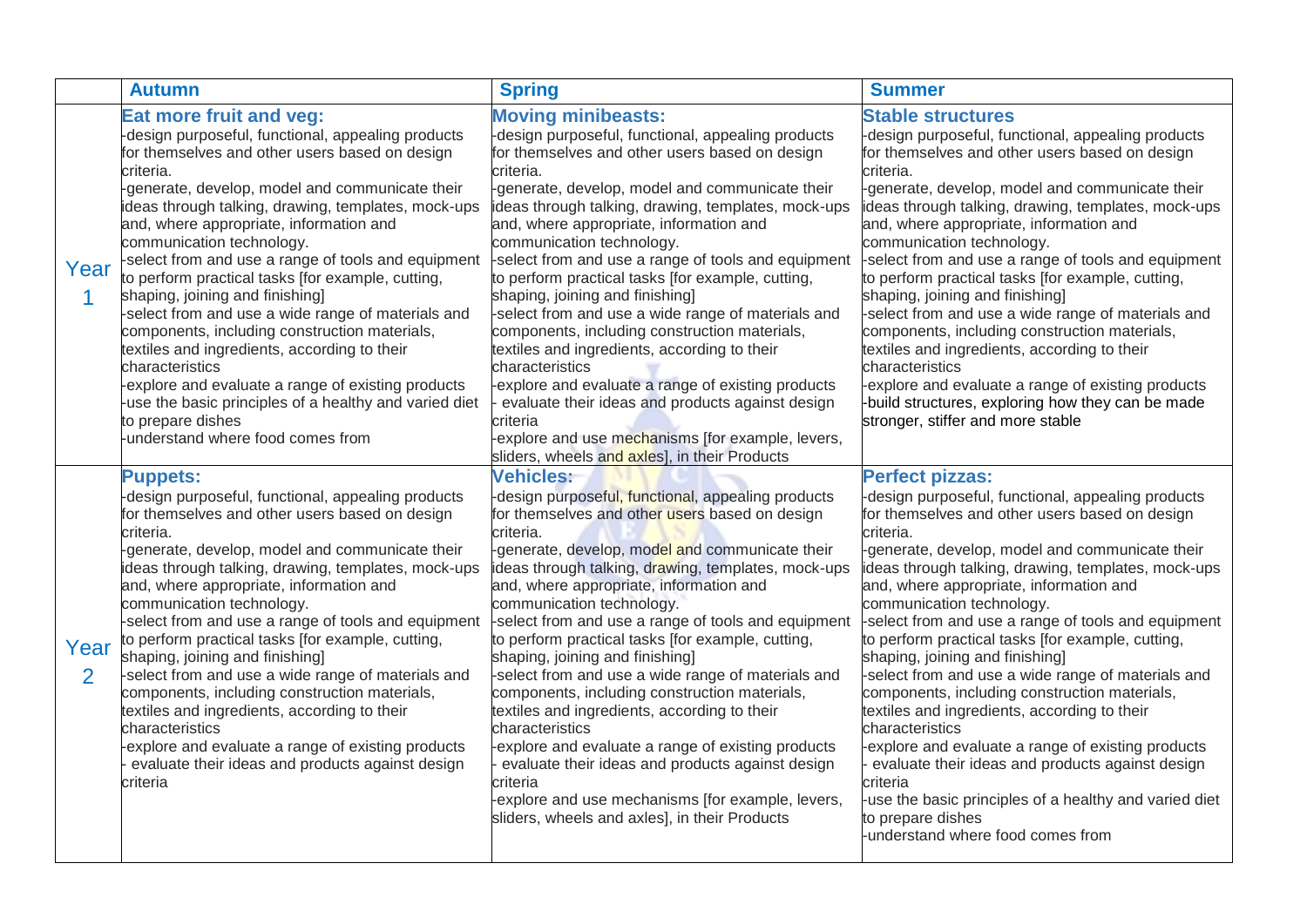# **National Curriculum - Key stage 2**

Through a variety of creative and practical activities, pupils should be taught the knowledge, understanding and skills needed to engage in an iterative process of designing and making. They should work in a range of relevant contexts [for example, the home, school, leisure, culture, enterprise, industry and the wider environment].

When designing and making, pupils should be taught to:

# **Design**

- use research and develop design criteria to inform the design of innovative, functional, appealing products that are fit for purpose, aimed at particular individuals or groups
- generate, develop, model and communicate their ideas through discussion, annotated sketches, cross-sectional and exploded diagrams, prototypes, pattern pieces and computer-aided design

#### Make

- select from and use a wider range of tools and equipment to perform practical tasks [for example, cutting, shaping, joining and finishing], accurately
- select from and use a wider range of materials and components, including construction materials, textiles and ingredients, according to their functional properties and aesthetic qualities

#### **Evaluate**

- investigate and analyse a range of existing products
- evaluate their ideas and products against their own design criteria and consider the views of others to improve their work
- understand how key events and individuals in design and technology have helped shape the world

# Technical knowledge

- apply their understanding of how to strengthen, stiffen and reinforce more complex structures
- understand and use mechanical systems in their products [for example, gears, pulleys, cams, levers and linkages]
- understand and use electrical systems in their products [for example, series circuits incorporating switches, bulbs, buzzers and motors]

FST 1826

• apply their understanding of computing to program, monitor and control their products.

# Cooking and nutrition

Pupils should be taught to:

- understand and apply the principles of a healthy and varied diet
- prepare and cook a variety of predominantly savoury dishes using a range of cooking techniques
- understand seasonality, and know where and how a variety of ingredients are grown, reared, caught and processed.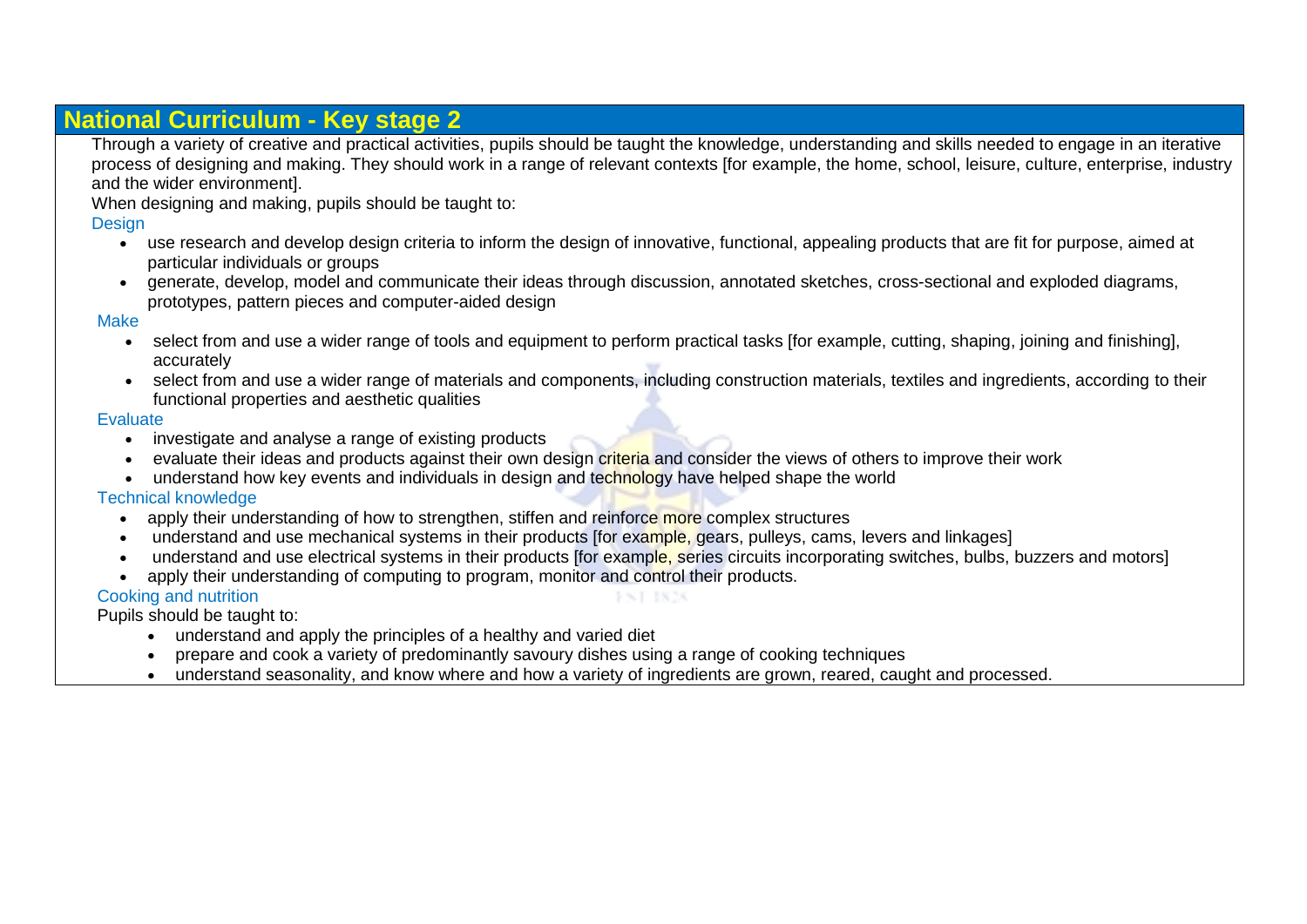|           | <b>Autumn</b>                                                                                                                                                                                                                                                                                                                                                                                                                                                                                                                                                                                                                                                                                                                                                                                                                                                                                                                                                                                                                                                                                                              | <b>Spring</b>                                                                                                                                                                                                                                                                                                                                                                                                                                                                                                                                                                                                                                                                                              | <b>Summer</b>                                                                                                                                                                                                                                                                                                                                                                                                                                                                                                                                                                                                                                                                                                                                                                                                                                                                                                                                                                                                                                                                                                                                                                                                                                                                                                                                     |
|-----------|----------------------------------------------------------------------------------------------------------------------------------------------------------------------------------------------------------------------------------------------------------------------------------------------------------------------------------------------------------------------------------------------------------------------------------------------------------------------------------------------------------------------------------------------------------------------------------------------------------------------------------------------------------------------------------------------------------------------------------------------------------------------------------------------------------------------------------------------------------------------------------------------------------------------------------------------------------------------------------------------------------------------------------------------------------------------------------------------------------------------------|------------------------------------------------------------------------------------------------------------------------------------------------------------------------------------------------------------------------------------------------------------------------------------------------------------------------------------------------------------------------------------------------------------------------------------------------------------------------------------------------------------------------------------------------------------------------------------------------------------------------------------------------------------------------------------------------------------|---------------------------------------------------------------------------------------------------------------------------------------------------------------------------------------------------------------------------------------------------------------------------------------------------------------------------------------------------------------------------------------------------------------------------------------------------------------------------------------------------------------------------------------------------------------------------------------------------------------------------------------------------------------------------------------------------------------------------------------------------------------------------------------------------------------------------------------------------------------------------------------------------------------------------------------------------------------------------------------------------------------------------------------------------------------------------------------------------------------------------------------------------------------------------------------------------------------------------------------------------------------------------------------------------------------------------------------------------|
| Year<br>3 | <b>Storybooks:</b><br>-use research and develop design criteria to inform<br>the design of innovative, functional, appealing<br>products that are fit for purpose, aimed at particular<br>individuals or groups<br>-generate, develop, model and communicate their<br>ideas through discussion, annotated sketches, cross-<br>sectional and exploded diagrams, prototypes, pattern<br>pieces and computer-aided design<br>-select from and use a wider range of tools and<br>equipment to perform practical tasks [for example,<br>cutting, shaping, joining and finishing], accurately -<br>select from and use a wider range of materials and<br>components, including construction materials,<br>textiles and ingredients, according to their functional<br>properties and aesthetic qualities<br>-investigate and analyse a range of existing products<br>-evaluate their ideas and products against their own<br>design criteria and consider the views of others to<br>improve their work<br>-understand and use mechanical systems in their<br>products [for example, gears, pulleys, cams, levers<br>and linkages] | <b>British Inventors:</b><br>use research and develop design criteria to inform<br>the design of innovative, functional, appealing<br>products that are fit for purpose, aimed at particular<br>individuals or groups<br>generate, develop, model and communicate their<br>ideas through discussion, annotated sketches, cross-<br>sectional and exploded diagrams, prototypes, pattern<br>pieces and computer-aided design<br>understand how key events and individuals in<br>design and technology have helped shape the world<br>-apply their understanding of how to strengthen,<br>stiffen and reinforce more complex structures<br>FNT 1826                                                          | Light-up signs:<br>-use research and develop design criteria to inform<br>the design of innovative, functional, appealing<br>products that are fit for purpose, aimed at particular<br>individuals or groups<br>-generate, develop, model and communicate their<br>ideas through discussion, annotated sketches, cross-<br>sectional and exploded diagrams, prototypes, pattern<br>pieces and computer-aided design<br>-select from and use a wider range of tools and<br>equipment to perform practical tasks [for example,<br>cutting, shaping, joining and finishing], accurately -<br>select from and use a wider range of materials and<br>components, including construction materials,<br>textiles and ingredients, according to their functional<br>properties and aesthetic qualities<br>-investigate and analyse a range of existing products<br>-evaluate their ideas and products against their own<br>design criteria and consider the views of others to<br>improve their work<br>-apply their understanding of how to strengthen,<br>stiffen and reinforce more complex structures<br>-understand and use electrical systems in their<br>products [for example, series circuits incorporating<br>switches, bulbs, buzzers and motors]<br>-apply their understanding of computing to program,<br>monitor and control their products |
| Year<br>4 | <b>Seasonal stockings:</b><br>-use research and develop design criteria to inform<br>the design of innovative, functional, appealing<br>products that are fit for purpose, aimed at particular<br>individuals or groups<br>-generate, develop, model and communicate their<br>ideas through discussion, annotated sketches, cross-<br>sectional and exploded diagrams, prototypes, pattern<br>pieces and computer-aided design<br>select from and use a wider range of tools and<br>equipment to perform practical tasks [for example,<br>cutting, shaping, joining and finishing], accurately ---<br>-select from and use a wider range of materials and<br>components, including construction materials,                                                                                                                                                                                                                                                                                                                                                                                                                 | <b>Making mini greenhouses:</b><br>use research and develop design criteria to inform<br>the design of innovative, functional, appealing<br>products that are fit for purpose, aimed at particular<br>individuals or groups<br>generate, develop, model and communicate their<br>ideas through discussion, annotated sketches, cross-<br>sectional and exploded diagrams, prototypes, pattern<br>pieces and computer-aided design<br>-select from and use a wider range of tools and<br>equipment to perform practical tasks [for example,<br>cutting, shaping, joining and finishing], accurately<br>-select from and use a wider range of materials and<br>components, including construction materials, | <b>Seasonal food:</b><br>-understand and apply the principles of a healthy and<br>varied diet<br>-prepare and cook a variety of predominantly<br>savoury dishes using a range of cooking techniques<br>-understand seasonality, and know where and how a<br>variety of ingredients are grown, reared, caught and<br>processed                                                                                                                                                                                                                                                                                                                                                                                                                                                                                                                                                                                                                                                                                                                                                                                                                                                                                                                                                                                                                     |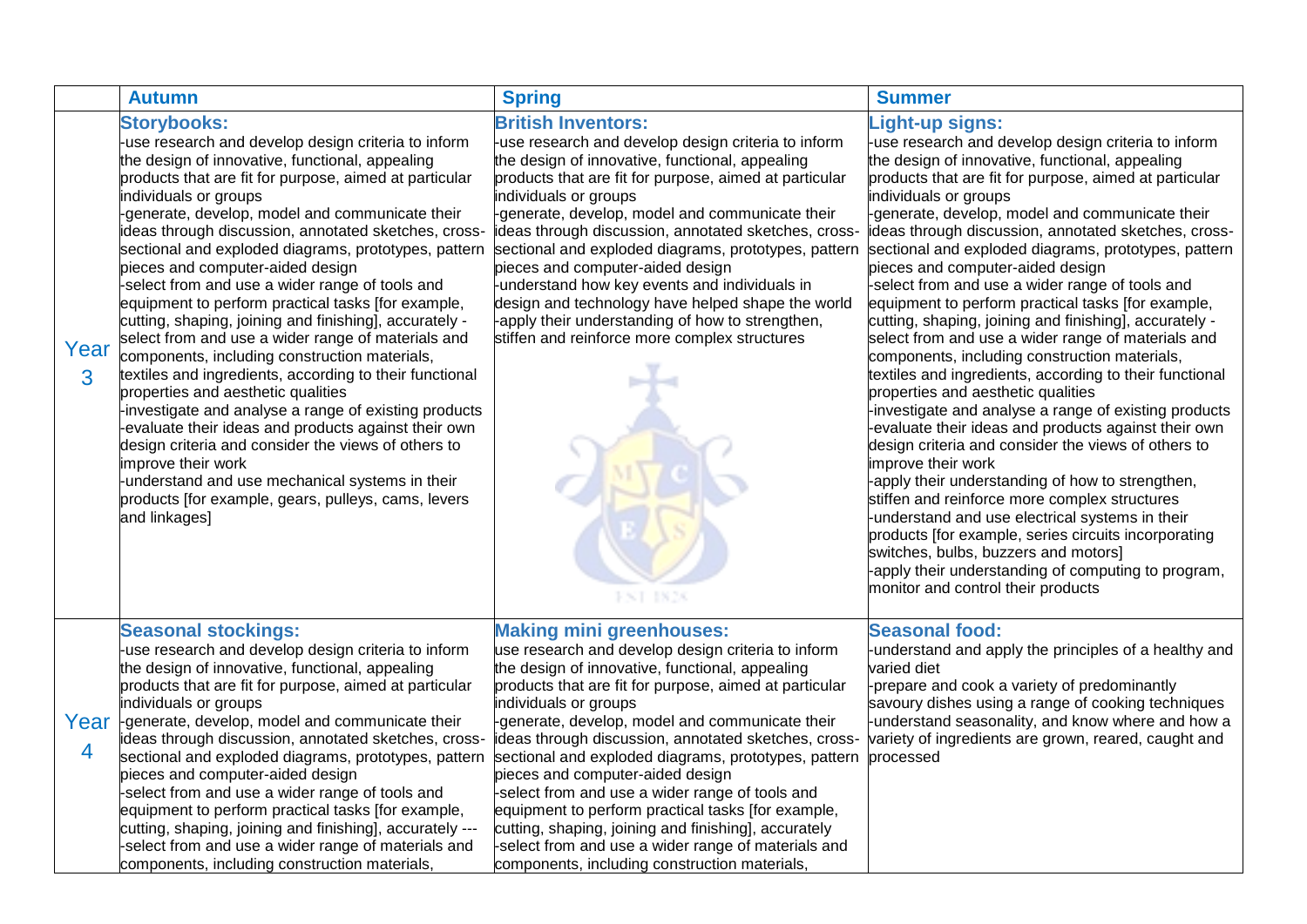| textiles and ingredients, according to their functional<br>properties and aesthetic qualities<br>-investigate and analyse a range of existing products<br>-evaluate their ideas and products against their own<br>design criteria and consider the views of others to<br>improve their work | textiles and ingredients, according to their functional<br>properties and aesthetic qualities<br>-investigate and analyse a range of existing products<br>-evaluate their ideas and products against their own<br>design criteria and consider the views of others to<br>improve their work<br>understand how key events and individuals in<br>design and technology have helped shape the world<br>-apply their understanding of how to strengthen,<br>stiffen and reinforce more complex structures |  |
|---------------------------------------------------------------------------------------------------------------------------------------------------------------------------------------------------------------------------------------------------------------------------------------------|-------------------------------------------------------------------------------------------------------------------------------------------------------------------------------------------------------------------------------------------------------------------------------------------------------------------------------------------------------------------------------------------------------------------------------------------------------------------------------------------------------|--|
|---------------------------------------------------------------------------------------------------------------------------------------------------------------------------------------------------------------------------------------------------------------------------------------------|-------------------------------------------------------------------------------------------------------------------------------------------------------------------------------------------------------------------------------------------------------------------------------------------------------------------------------------------------------------------------------------------------------------------------------------------------------------------------------------------------------|--|

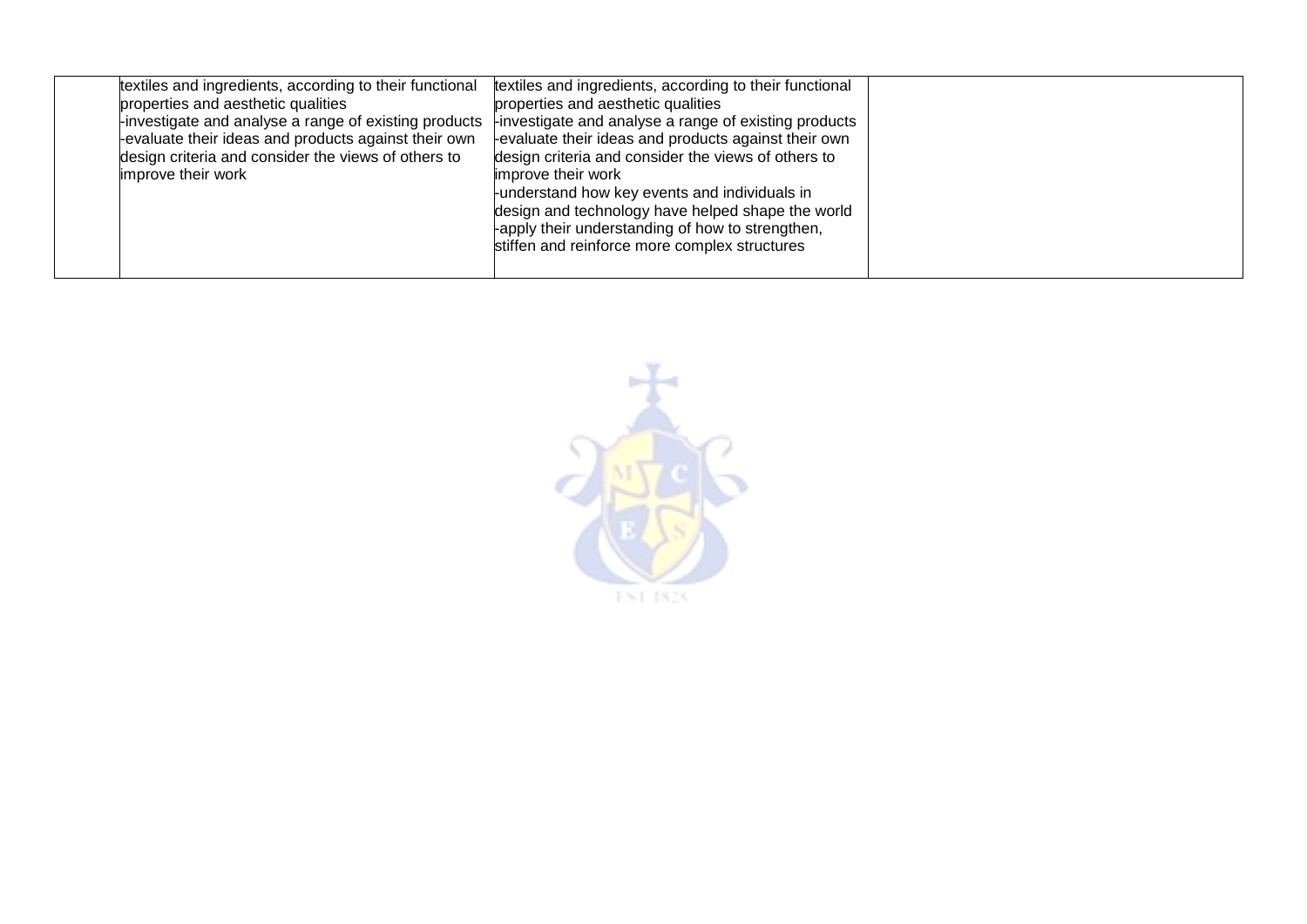|           | <b>Autumn</b>                                                                                                                                                                                                                                                                                                                                                                                                                                                                                                                                                                                                                                                                                                                                                                                                                                                                                                                                                                                  | <b>Spring</b>                                                                                                                                                                                                                                                                                                                                                                                                                                                                                                                                                                                                                                                                                                                                                                                                                                                                                                                                                                                                 | <b>Summer</b>                                                                                                                                                                                                                                                                                                                                                                                                                                                                                                                                                                                                                                                                                                                                                                                                                                                                                                                                                                                          |
|-----------|------------------------------------------------------------------------------------------------------------------------------------------------------------------------------------------------------------------------------------------------------------------------------------------------------------------------------------------------------------------------------------------------------------------------------------------------------------------------------------------------------------------------------------------------------------------------------------------------------------------------------------------------------------------------------------------------------------------------------------------------------------------------------------------------------------------------------------------------------------------------------------------------------------------------------------------------------------------------------------------------|---------------------------------------------------------------------------------------------------------------------------------------------------------------------------------------------------------------------------------------------------------------------------------------------------------------------------------------------------------------------------------------------------------------------------------------------------------------------------------------------------------------------------------------------------------------------------------------------------------------------------------------------------------------------------------------------------------------------------------------------------------------------------------------------------------------------------------------------------------------------------------------------------------------------------------------------------------------------------------------------------------------|--------------------------------------------------------------------------------------------------------------------------------------------------------------------------------------------------------------------------------------------------------------------------------------------------------------------------------------------------------------------------------------------------------------------------------------------------------------------------------------------------------------------------------------------------------------------------------------------------------------------------------------------------------------------------------------------------------------------------------------------------------------------------------------------------------------------------------------------------------------------------------------------------------------------------------------------------------------------------------------------------------|
| Year<br>5 | <b>Building bridges:</b><br>-use research and develop design criteria to inform<br>the design of innovative, functional, appealing<br>products that are fit for purpose, aimed at particular<br>individuals or groups<br>generate, develop, model and communicate their<br>ideas through discussion, annotated sketches, cross-<br>sectional and exploded diagrams, prototypes, pattern<br>pieces and computer-aided design<br>-evaluate their ideas and products against their own<br>design criteria and consider the views of others to<br>improve their work<br>-apply their understanding of how to strengthen,<br>stiffen and reinforce more complex structures                                                                                                                                                                                                                                                                                                                          | <b>Chinese inventions:</b><br>-use research and develop design criteria to inform<br>the design of innovative, functional, appealing<br>products that are fit for purpose, aimed at particular<br>individuals or groups<br>-generate, develop, model and communicate their<br>ideas through discussion, annotated sketches, cross-<br>sectional and exploded diagrams, prototypes, pattern<br>pieces and computer-aided design<br>-select from and use a wider range of materials and<br>components, including construction materials,<br>textiles and ingredients, according to their functional<br>properties and aesthetic qualities<br>-evaluate their ideas and products against their own<br>design criteria and consider the views of others to<br>improve their work<br>-understand how key events and individuals in<br>design and technology have helped shape the world<br>-understand and use mechanical systems in their<br>products [for example, gears, pulleys, cams, levers<br>and linkages] | <b>Fashion and textiles:</b><br>-use research and develop design criteria to inform<br>the design of innovative, functional, appealing<br>products that are fit for purpose, aimed at particular<br>individuals or groups<br>-generate, develop, model and communicate their<br>ideas through discussion, annotated sketches, cross-<br>sectional and exploded diagrams, prototypes, pattern<br>pieces and computer-aided design<br>-select from and use a wider range of tools and<br>equipment to perform practical tasks [for example,<br>cutting, shaping, joining and finishing], accurately<br>-select from and use a wider range of materials and<br>components, including construction materials,<br>textiles and ingredients, according to their functional<br>properties and aesthetic qualities<br>investigate and analyse a range of existing products<br>evaluate their ideas and products against their own<br>design criteria and consider the views of others to<br>improve their work |
| Year<br>6 | <b>Programming pioneers:</b><br>-use research and develop design criteria to inform<br>the design of innovative, functional, appealing<br>products that are fit for purpose, aimed at particular<br>individuals or groups<br>generate, develop, model and communicate their<br>ideas through discussion, annotated sketches, cross-<br>sectional and exploded diagrams, prototypes, pattern<br>pieces and computer-aided design<br>-select from and use a wider range of tools and<br>equipment to perform practical tasks [for example,<br>cutting, shaping, joining and finishing], accurately<br>-evaluate their ideas and products against their own<br>design criteria and consider the views of others to<br>improve their work<br>-understand how key events and individuals in<br>design and technology have helped shape the world<br>-understand and use electrical systems in their<br>products [for example, series circuits incorporating<br>switches, bulbs, buzzers and motors] | <b>Birdhouse builders:</b><br>use research and develop design criteria to inform<br>the design of innovative, functional, appealing<br>products that are fit for purpose, aimed at particular<br>individuals or groups<br>-generate, develop, model and communicate their<br>ideas through discussion, annotated sketches, cross-<br>sectional and exploded diagrams, prototypes, pattern<br>pieces and computer-aided design<br>-select from and use a wider range of tools and<br>equipment to perform practical tasks [for example,<br>cutting, shaping, joining and finishing], accurately<br>-select from and use a wider range of materials and<br>components, including construction materials,<br>textiles and ingredients, according to their functional<br>properties and aesthetic qualities<br>-investigate and analyse a range of existing products<br>-evaluate their ideas and products against their own<br>design criteria and consider the views of others to<br>improve their work         | <b>Burgers:</b><br>-use research and develop design criteria to inform<br>the design of innovative, functional, appealing<br>products that are fit for purpose, aimed at particular<br>individuals or groups<br>-generate, develop, model and communicate their<br>ideas through discussion, annotated sketches, cross-<br>sectional and exploded diagrams, prototypes, pattern<br>pieces and computer-aided design<br>-select from and use a wider range of tools and<br>equipment to perform practical tasks [for example,<br>cutting, shaping, joining and finishing], accurately<br>-investigate and analyse a range of existing products<br>-evaluate their ideas and products against their own<br>design criteria and consider the views of others to<br>improve their work<br>understand and apply the principles of a healthy and<br>varied diet<br>-prepare and cook a variety of predominantly<br>savoury dishes using a range of cooking techniques                                        |